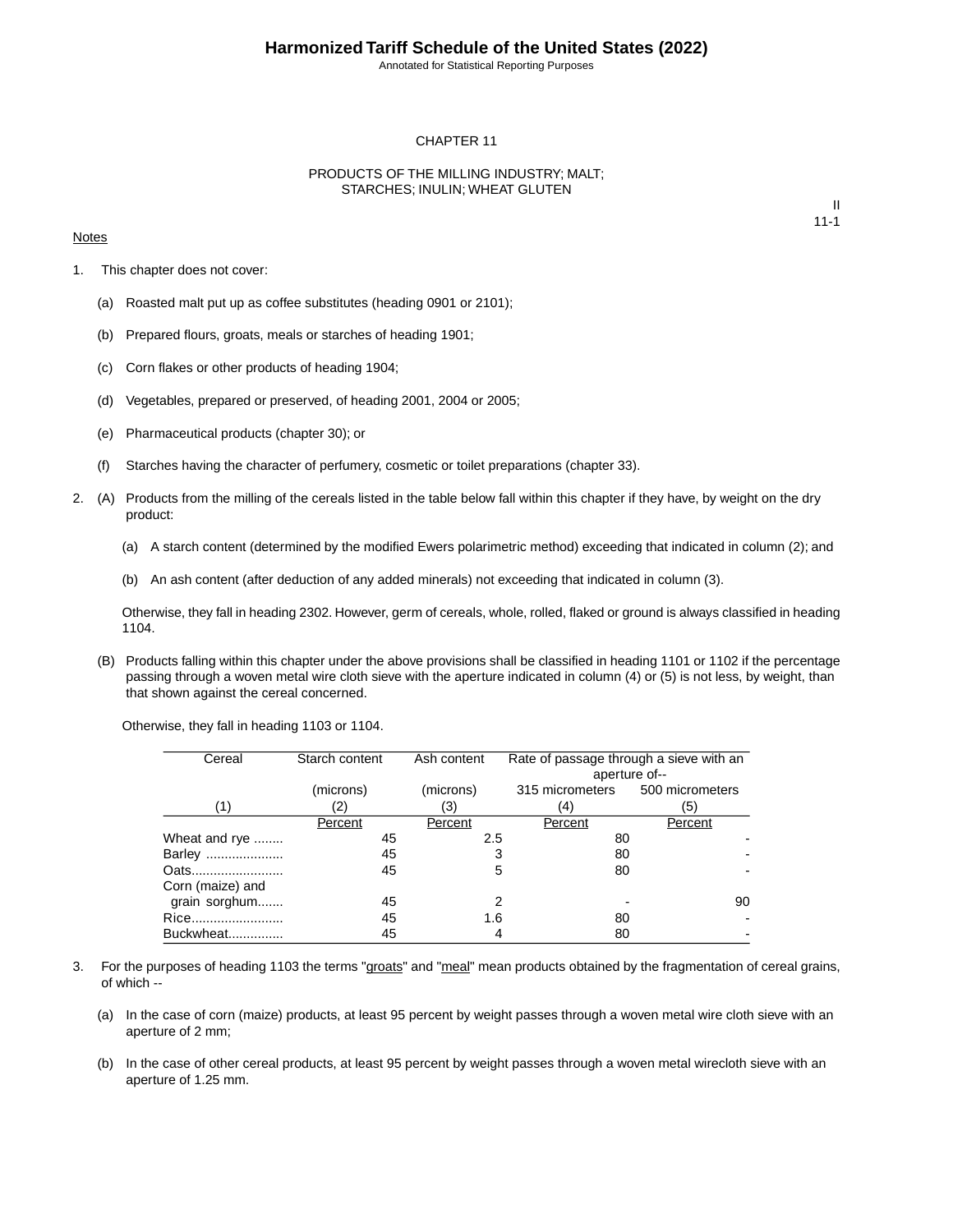Annotated for Statistical Reporting Purposes

Additional U.S. Note II 11-2

1. Notwithstanding the rates of duty set forth in this subchapter, mixtures of the products classifiable in headings 1101, 1102, 1103 or 1104 (except mixtures classifiable in subheading 1102.90.30) are dutiable as follows:

> column 1 (general)- 12.8%<br>column 1 (special)- Free (A column 2- 20%

Free (AU,CL,E,IL,P,SG)

#### Compiler's Note

The provisions of subchapter II of chapter 99 (Miscellaneous Tariff Bills or MTBs), the provisions of the Generalized System of Preferences (GSP) found in General Note 4 and most product exclusions from the additional tariffs on products of China in subchapter III of chapter 99 expired on December 31, 2020. However, no endnotes or footnotes relating to these provisions have been deleted as of the issue date of this edition.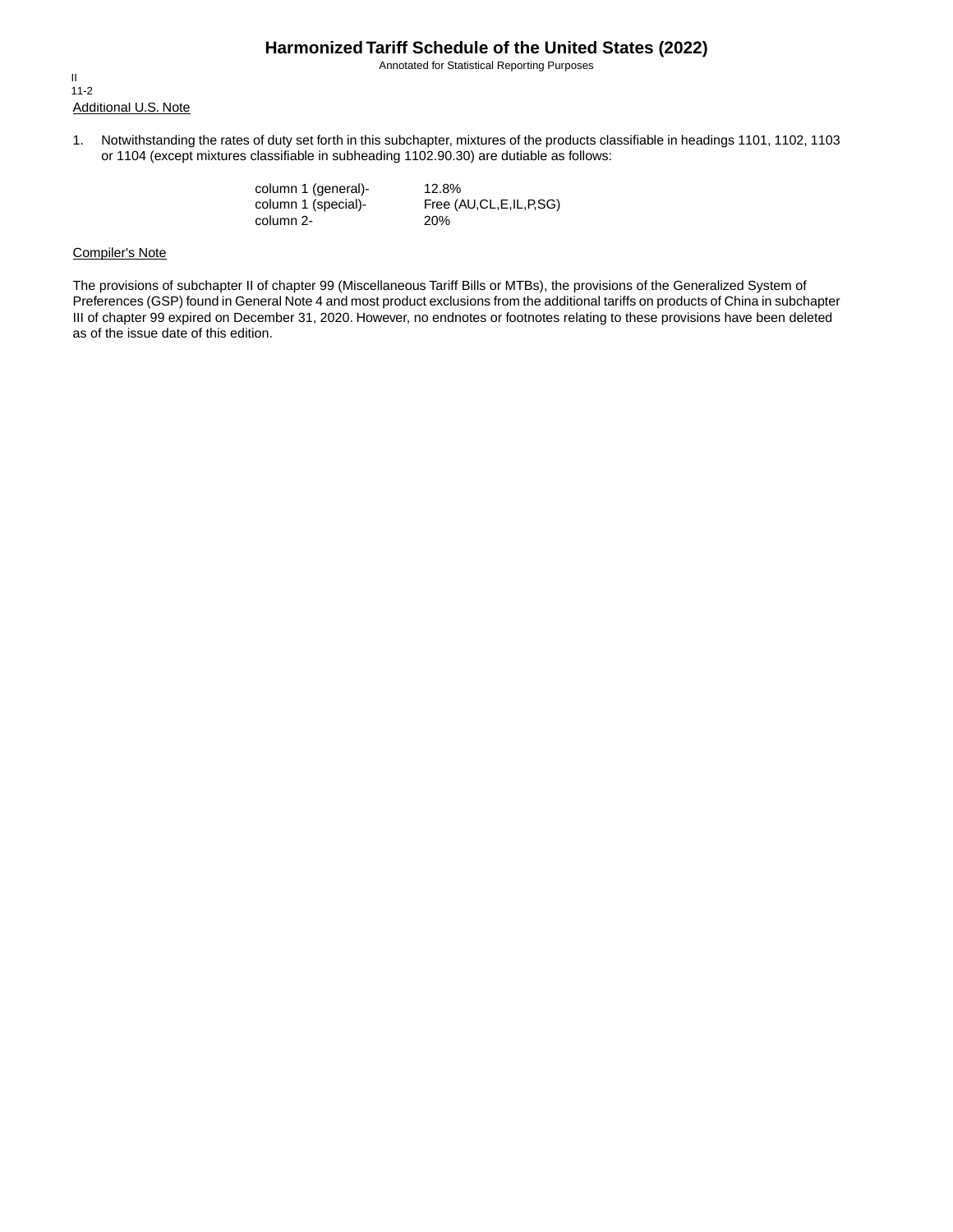Annotated for Statistical Reporting Purposes

| Heading/      | Stat.           |                                              | Unit           |                          | Rates of Duty                                                                         |                |
|---------------|-----------------|----------------------------------------------|----------------|--------------------------|---------------------------------------------------------------------------------------|----------------|
| Subheading    | Suf-            | <b>Article Description</b>                   | of<br>Quantity |                          | $\mathbf{1}$                                                                          | $\overline{2}$ |
|               | fix             |                                              |                | General                  | Special                                                                               |                |
| 1101.00.00    |                 |                                              |                | $0.7$ ¢/kg $\frac{1}{2}$ | Free (A+, AU, BH,<br>CL, CO, D, E, IL,<br>JO, KR, MA, OM,<br>P, PA, PE, S, SG)        | 2.3¢/kg        |
|               | 10              |                                              |                |                          |                                                                                       |                |
|               | 20              |                                              |                |                          |                                                                                       |                |
|               | 30              |                                              |                |                          |                                                                                       |                |
|               |                 | Other:                                       |                |                          |                                                                                       |                |
|               | 50              |                                              |                |                          |                                                                                       |                |
|               | 60              |                                              |                |                          |                                                                                       |                |
| 1102          |                 | Cereal flours other than of wheat or meslin: |                |                          |                                                                                       |                |
| 1102.20.00 00 |                 |                                              |                |                          | Free (A, AU, BH, CL, 1.1¢/kg<br>CO, D, E, IL, JO,<br>KR, MA, OM, P,<br>PA, PE, S, SG) |                |
| 1102.90       |                 | Other:                                       |                |                          |                                                                                       |                |
| 1102.90.20 00 |                 |                                              |                |                          |                                                                                       | $1.1$ ¢/kg     |
| 1102.90.25 00 |                 |                                              |                |                          | Free (A, AU, BH, CL,<br>CO, D, E, IL, JO,<br>KR, MA, OM, P,<br>PA, PE, S, SG)         | 1.4¢/kg        |
| 1102.90.27    | $\overline{00}$ |                                              |                |                          | Free (A+, AU, BH,<br>CL, CO, D, E, IL,<br>JO, KR, MA, OM,<br>P, PA, PE, S, SG)        | 1¢/kg          |
|               |                 | Other:                                       |                |                          |                                                                                       |                |
| 1102.90.30 00 |                 |                                              |                |                          | Free (A*, AU, BH,<br>CL, CO, D, E, IL,<br>JO, KR, MA, OM,<br>P, PA, PE, S, SG)        | 20%            |
| 1102.90.60 00 |                 |                                              |                |                          | Free (A, AU, BH, CL, 20%<br>CO, D, E, IL, JO,<br>KR, MA, OM, P,<br>PA, PE, S, SG)     |                |
|               |                 |                                              |                |                          |                                                                                       |                |
|               |                 |                                              |                |                          |                                                                                       |                |
|               |                 |                                              |                |                          |                                                                                       |                |
|               |                 |                                              |                |                          |                                                                                       |                |
|               |                 |                                              |                |                          |                                                                                       |                |
|               |                 |                                              |                |                          |                                                                                       |                |
|               |                 |                                              |                |                          |                                                                                       |                |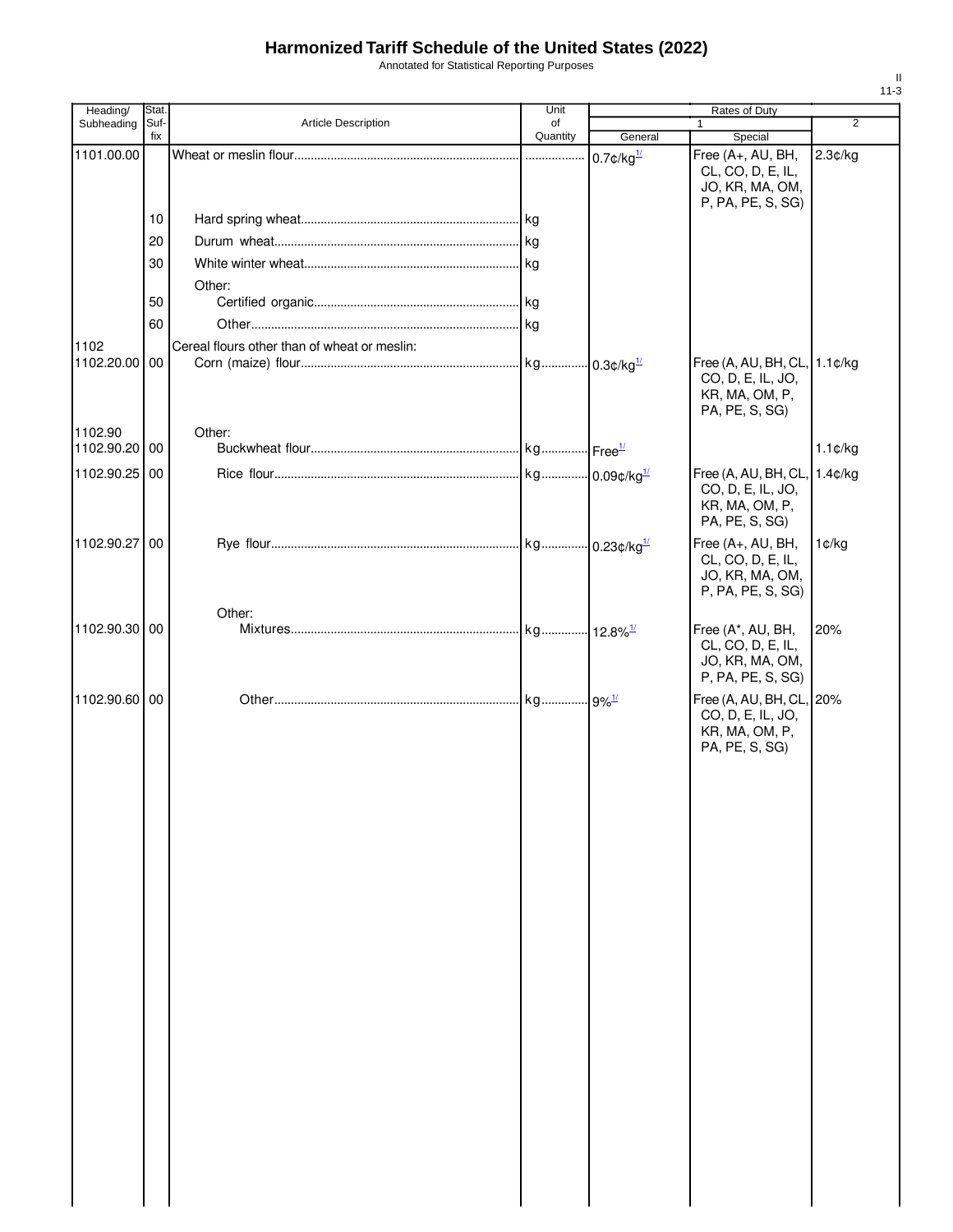Annotated for Statistical Reporting Purposes

| Heading/      | Stat. |                                  | Unit     | Rates of Duty            |                              |                |
|---------------|-------|----------------------------------|----------|--------------------------|------------------------------|----------------|
| Subheading    | Suf-  | Article Description              | of       |                          | 1                            | $\overline{2}$ |
|               | fix   |                                  | Quantity | General                  | Special                      |                |
| 1103          |       | Cereal groats, meal and pellets: |          |                          |                              |                |
|               |       | Groats and meal:                 |          |                          |                              |                |
| 1103.11.00    |       |                                  |          | $0.5$ ¢/kg $\frac{1}{2}$ | Free (A+, AU, BH,            | 2.3¢/kg        |
|               |       |                                  |          |                          | CL, CO, D, E, IL,            |                |
|               |       |                                  |          |                          | JO, KR, MA, OM,              |                |
|               |       |                                  |          |                          | P, PA, PE, S, SG)            |                |
|               | 20    |                                  |          |                          |                              |                |
|               | 40    |                                  |          |                          |                              |                |
| 1103.13.00    |       |                                  |          | $0.3$ ¢/kg $\frac{1}{2}$ | Free (A, AU, BH, CL, 1.1¢/kg |                |
|               |       |                                  |          |                          | CO, D, E, IL, JO,            |                |
|               |       |                                  |          |                          | KR, MA, OM, P,               |                |
|               |       |                                  |          |                          | PA, PE, S, SG)               |                |
|               | 20    |                                  |          |                          |                              |                |
|               | 60    |                                  |          |                          |                              |                |
| 1103.19       |       | Of other cereals:                |          |                          |                              |                |
| 1103.19.12 00 |       |                                  |          |                          | Free (A, AU, BH, CL, 1.8¢/kg |                |
|               |       |                                  |          |                          | CO, D, E, IL, JO,            |                |
|               |       |                                  |          |                          | KR, MA, OM, P,               |                |
|               |       |                                  |          |                          | PA, PE, S, SG)               |                |
|               |       |                                  |          |                          |                              |                |
| 1103.19.14 00 |       |                                  |          |                          | Free (A, AU, BH, CL, 1.4¢/kg |                |
|               |       |                                  |          |                          | CO, D, E, IL, JO,            |                |
|               |       |                                  |          |                          | KR, MA, OM, P,               |                |
|               |       |                                  |          |                          | PA, PE, S, SG)               |                |
| 1103.19.90 00 |       |                                  |          |                          | Free (A+, AU, BH,            | 20%            |
|               |       |                                  |          |                          | CL, CO, D, E, IL,            |                |
|               |       |                                  |          |                          | JO, KR, MA, OM,              |                |
|               |       |                                  |          |                          | P, PA, PE, S, SG)            |                |
| 1103.20.00    |       |                                  |          | Free <sup>1/</sup>       |                              | 10%            |
|               | 10    |                                  | kg       |                          |                              |                |
|               | 90    |                                  |          |                          |                              |                |
|               |       |                                  |          |                          |                              |                |
|               |       |                                  |          |                          |                              |                |
|               |       |                                  |          |                          |                              |                |
|               |       |                                  |          |                          |                              |                |
|               |       |                                  |          |                          |                              |                |
|               |       |                                  |          |                          |                              |                |
|               |       |                                  |          |                          |                              |                |
|               |       |                                  |          |                          |                              |                |
|               |       |                                  |          |                          |                              |                |
|               |       |                                  |          |                          |                              |                |
|               |       |                                  |          |                          |                              |                |
|               |       |                                  |          |                          |                              |                |
|               |       |                                  |          |                          |                              |                |
|               |       |                                  |          |                          |                              |                |
|               |       |                                  |          |                          |                              |                |
|               |       |                                  |          |                          |                              |                |
|               |       |                                  |          |                          |                              |                |
|               |       |                                  |          |                          |                              |                |
|               |       |                                  |          |                          |                              |                |
|               |       |                                  |          |                          |                              |                |
|               |       |                                  |          |                          |                              |                |
|               |       |                                  |          |                          |                              |                |
|               |       |                                  |          |                          |                              |                |
|               |       |                                  |          |                          |                              |                |
|               |       |                                  |          |                          |                              |                |
|               |       |                                  |          |                          |                              |                |
|               |       |                                  |          |                          |                              |                |
|               |       |                                  |          |                          |                              |                |
|               |       |                                  |          |                          |                              |                |
|               |       |                                  |          |                          |                              |                |
|               |       |                                  |          |                          |                              |                |
|               |       |                                  |          |                          |                              |                |
|               |       |                                  |          |                          |                              |                |
|               |       |                                  |          |                          |                              |                |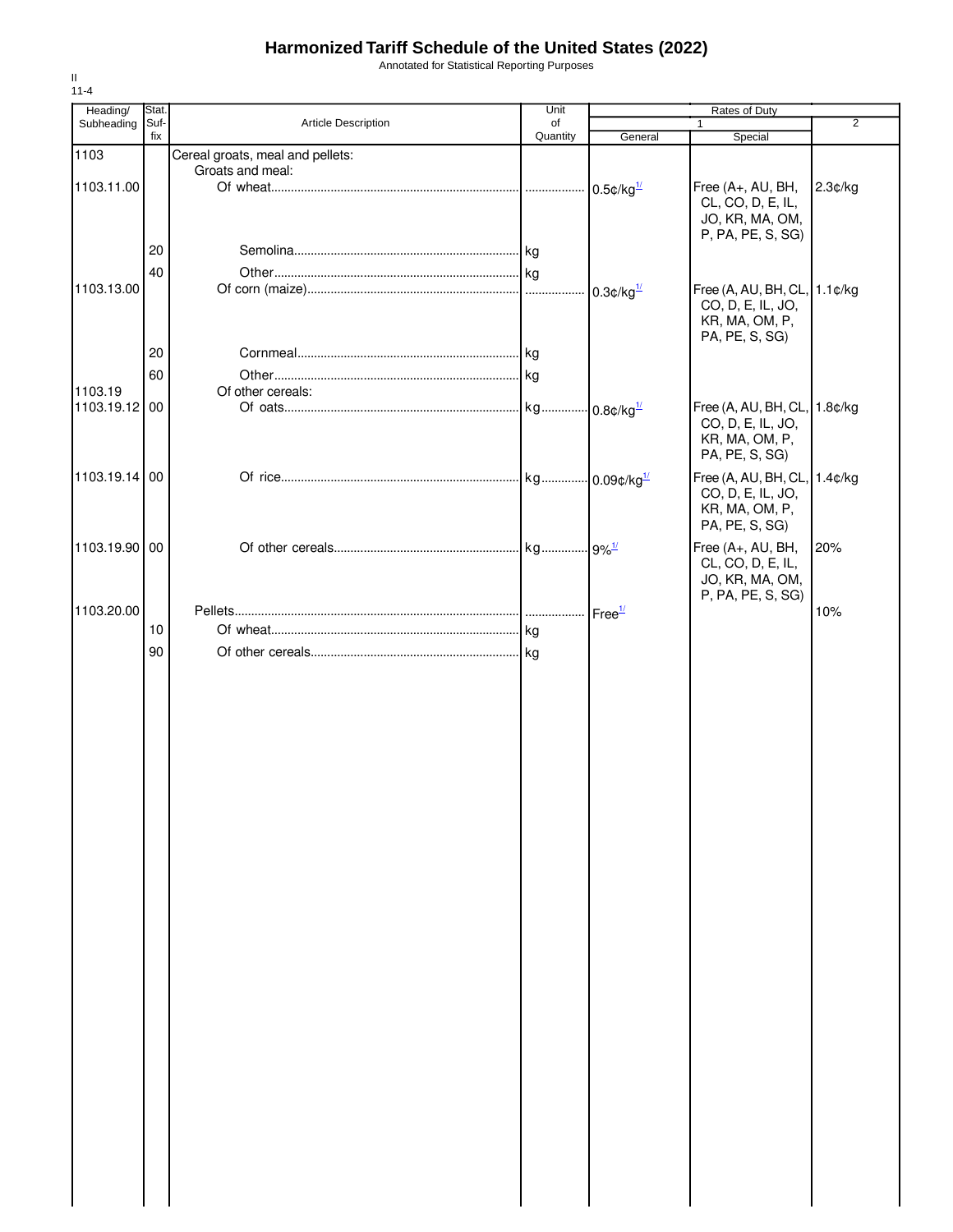Annotated for Statistical Reporting Purposes

| Heading/                 | <b>Stat</b> |                                                                                                                                                                                                                    | Unit                     |         | Rates of Duty                                                                         |                |
|--------------------------|-------------|--------------------------------------------------------------------------------------------------------------------------------------------------------------------------------------------------------------------|--------------------------|---------|---------------------------------------------------------------------------------------|----------------|
| Subheading               | Suf-<br>fix | <b>Article Description</b>                                                                                                                                                                                         | of<br>Quantity           | General | 1<br>Special                                                                          | $\overline{2}$ |
| 1104<br>1104.12.00 00    |             | Cereal grains otherwise worked (for example, hulled, rolled,<br>flaked, pearled, sliced or kibbled), except rice of heading 1006;<br>germ of cereals, whole, rolled, flaked or ground:<br>Rolled or flaked grains: |                          |         | Free (A, AU, BH, CL, 1.8¢/kg                                                          |                |
| 1104.19                  |             | Of other cereals:                                                                                                                                                                                                  |                          |         | CO, D, E, IL, JO,<br>KR, MA, OM, P,<br>PA, PE, S, SG)                                 |                |
| 1104.19.10 00            |             |                                                                                                                                                                                                                    |                          |         | Free (A+, AU, BH,<br>CL, CO, D, E, IL,<br>JO, KR, MA, OM,<br>P, PA, PE, S, SG)        | 4.4¢/kg        |
| 1104.19.90 00            |             | Other worked grains (for example, hulled, pearled, sliced                                                                                                                                                          |                          |         | Free (A, AU, BH, CL,<br>CO, D, E, IL, JO,<br>KR, MA, OM, P,<br>PA, PE, S, SG)         | 1¢/kg          |
| 1104.22.00 00            |             | or kibbled):                                                                                                                                                                                                       |                          |         | Free (A, AU, BH, CL, 11%<br>CO, D, E, IL, JO,<br>KR, MA, OM, P,<br>PA, PE, S, SG)     |                |
| 1104.23.00 00<br>1104.29 |             | Of other cereals:                                                                                                                                                                                                  |                          |         | Free (A, AU, BH, CL,<br>CO, D, E, IL, JO,<br>KR, MA, OM, P,<br>PA, PE, S, SG)         | 1¢/kg          |
| 1104.29.10 00            |             |                                                                                                                                                                                                                    |                          |         | Free (A+, AU, BH,<br>CL, CO, D, E, IL,<br>JO, KR, MA, OM,<br>P, PA, PE, S, SG)        | 17%            |
| 1104.29.90 00            |             |                                                                                                                                                                                                                    |                          |         | Free (A, AU, BH, CL, 20%<br>CO, D, E, IL, JO,<br>KR, MA, OM, P,<br>PA, PE, S, SG)     |                |
| 1104.30.00 00            |             | Germ of cereals, whole, rolled, flaked or ground kg 4.5% <sup>1/</sup>                                                                                                                                             |                          |         | Free (A, AU, BH, CL, 20%<br>CO, D, E, IL, JO,<br>KR, MA, OM, P<br>PA, PE, S, SG)      |                |
| 1105<br>1105.10.00 00    |             | Flour, meal, powder, flakes, granules and pellets of potatoes:                                                                                                                                                     | kg 1.7¢/kg <sup>1/</sup> |         | Free (A, AU, BH, CL, 5.5¢/kg<br>CO, D, E, IL, JO,<br>KR, MA, OM, P,<br>PA, PE, S, SG) |                |
| 1105.20.00               | 00          |                                                                                                                                                                                                                    |                          |         | Free (A+, AU, BH,<br>CL, CO, D, E, IL,<br>JO, KR, MA, OM,<br>P, PA, PE, S, SG)        | $6.1$ ¢/kg     |
|                          |             |                                                                                                                                                                                                                    |                          |         |                                                                                       |                |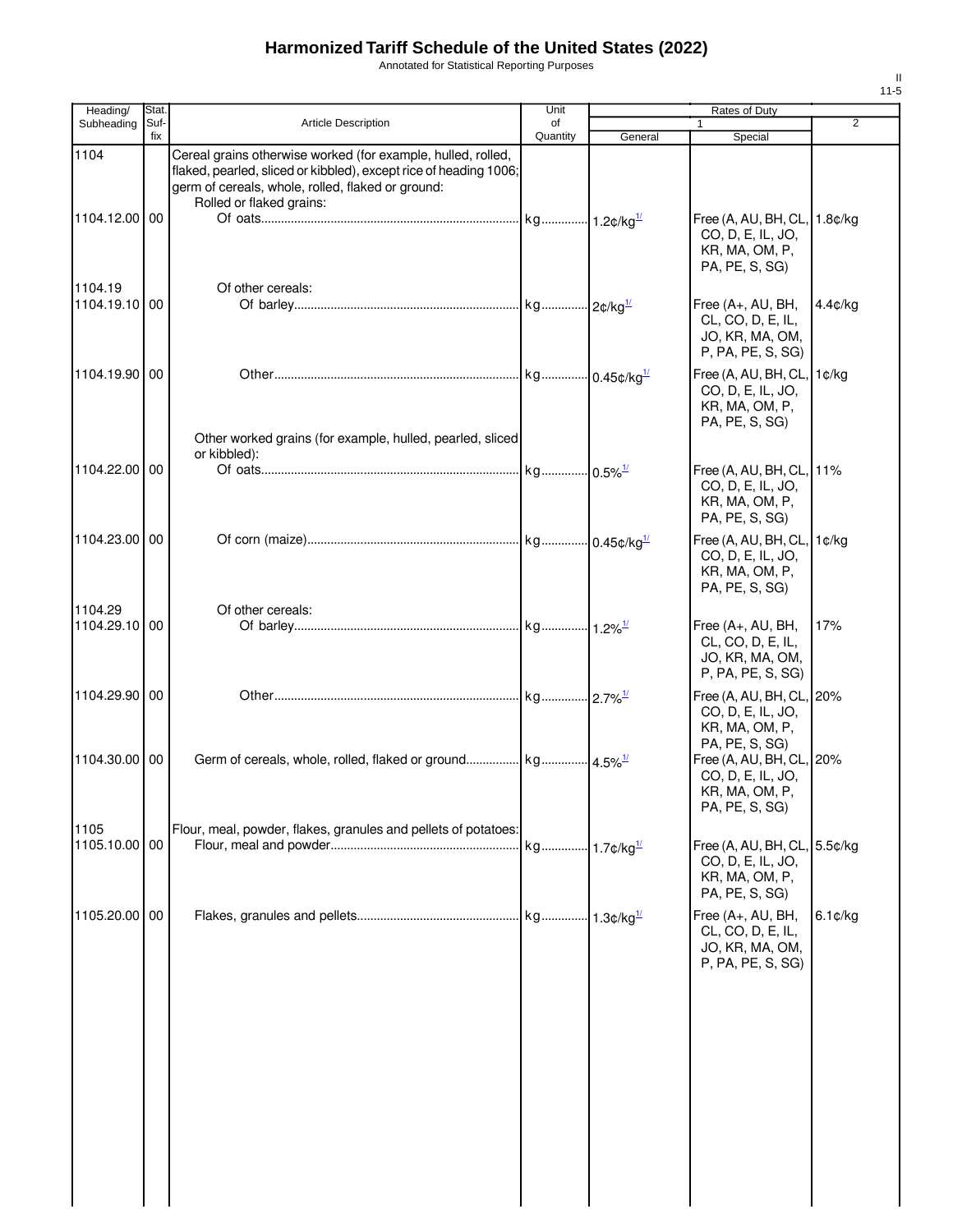Annotated for Statistical Reporting Purposes

| Heading/                 | Stat. |                                                                                                                                                                 | Unit     |         | Rates of Duty                                                                     |                |
|--------------------------|-------|-----------------------------------------------------------------------------------------------------------------------------------------------------------------|----------|---------|-----------------------------------------------------------------------------------|----------------|
| Subheading               | Suf-  | Article Description                                                                                                                                             | of       |         |                                                                                   | $\overline{2}$ |
| 1106                     | fix   | Flour, meal and powder of the dried leguminous vegetables of<br>heading 0713, of sago or of roots or tubers of heading 0714<br>or of the products of chapter 8: | Quantity | General | Special                                                                           |                |
| 1106.10.00 00            |       | Of the dried leguminous vegetables of heading 0713 kg 8.3% <sup>1/</sup>                                                                                        |          |         | Free (A*, AU, BH,<br>CL, CO, D, E, IL,<br>JO, KR, MA, OM,<br>P, PA, PE, S, SG)    | 35%            |
| 1106.20<br>1106.20.10 00 |       | Of sago or of roots or tubers of heading 0714:                                                                                                                  |          |         | Free (A, AU, BH, CL, 35%<br>CO, D, E, IL, JO,<br>KR, MA, OM, P,<br>PA, PE, S, SG) |                |
| 1106.20.90 00            |       |                                                                                                                                                                 |          |         |                                                                                   | Free           |
| 1106.30<br>1106.30.20 00 |       | Of the products of chapter 8:                                                                                                                                   |          |         | Free (A*, AU, BH,<br>CL, CO, D, E, IL,<br>JO, KR, MA, OM,<br>P, PA, PE, S, SG)    | 20%            |
| 1106.30.40 00            |       |                                                                                                                                                                 |          |         | Free (A, AU, BH, CL, 20%<br>CO, D, E, IL, JO,<br>KR, MA, OM, P,<br>PA, PE, S, SG) |                |
| 1107<br>1107.10.00 00    |       | Malt, whether or not roasted:                                                                                                                                   |          |         | Free (A+, AU, BH,<br>CL, CO, D, E, IL,<br>JO, KR, MA, OM,<br>P, PA, PE, S, SG)    | $0.88$ ¢/kg    |
| 1107.20.00 00            |       |                                                                                                                                                                 |          |         | Free (A+, AU, BH,<br>CL, CO, D, E, IL,<br>JO, KR, MA, OM,<br>P, PA, PE, S, SG)    | 0.88¢/kg       |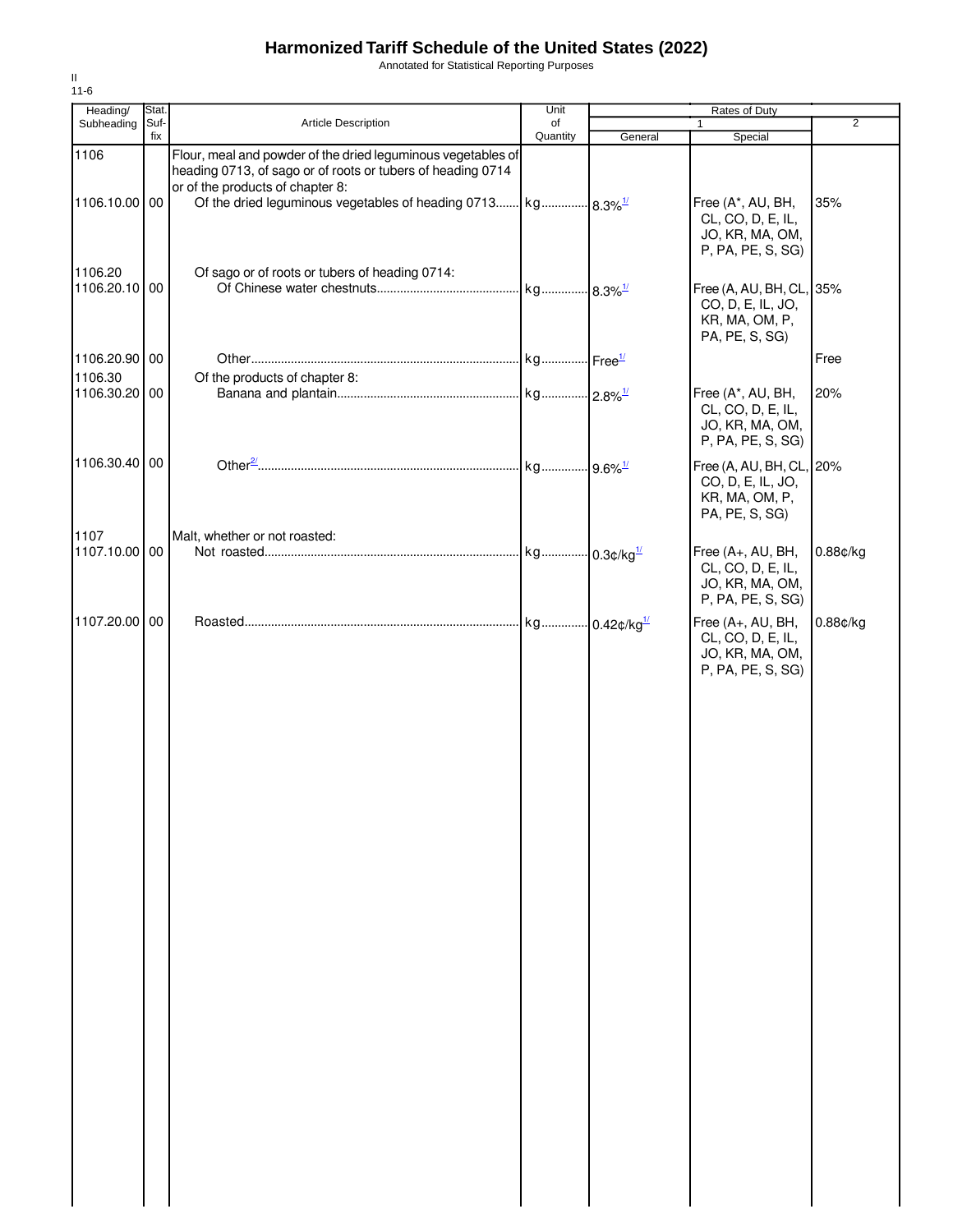Annotated for Statistical Reporting Purposes

| Heading/      | Stat.       |                                     | Unit           |                            | Rates of Duty                                                                         |                |
|---------------|-------------|-------------------------------------|----------------|----------------------------|---------------------------------------------------------------------------------------|----------------|
| Subheading    | Suf-<br>fix | <b>Article Description</b>          | of<br>Quantity | General                    | 1<br>Special                                                                          | $\overline{2}$ |
| 1108          |             | Starches; inulin:                   |                |                            |                                                                                       |                |
|               |             | Starches:                           |                |                            |                                                                                       |                |
| 1108.11.00    |             |                                     |                | $0.54$ ¢/kg $^{1/2}$       | Free (A, AU, BH, CL, 3.3¢/kg<br>CO, D, E, IL, JO,<br>KR, MA, OM, P,<br>PA, PE, S, SG) |                |
|               | 10          |                                     |                |                            |                                                                                       |                |
|               | 90          |                                     |                |                            |                                                                                       |                |
| 1108.12.00    |             |                                     |                | $0.54$ ¢/kg $^{1/2}$       | Free (A, AU, BH, CL, 3.3¢/kg<br>CO, D, E, IL, JO,<br>KR, MA, OM, P,<br>PA, PE, S, SG) |                |
|               | 10          |                                     |                |                            |                                                                                       |                |
|               | 90          |                                     |                |                            |                                                                                       |                |
| 1108.13.00    |             |                                     | 1.1.1.1        | $0.56$ ¢/kg $\frac{1}{2}$  | Free (A+, AU, BH,<br>CL, CO, D, E, IL,<br>JO, KR, MA, OM,<br>P, PA, PE, S, SG)        | 5.5¢/kg        |
|               | 10          |                                     |                |                            |                                                                                       |                |
|               | 90          |                                     |                |                            |                                                                                       |                |
| 1108.14.00 00 |             |                                     |                | $\cdot$ Free $\frac{1}{2}$ |                                                                                       | Free           |
| 1108.19.00    |             |                                     |                | Free <sup>1/</sup>         |                                                                                       | Free           |
|               | 10          |                                     |                |                            |                                                                                       |                |
|               | 90          |                                     |                |                            |                                                                                       |                |
| 1108.20.00 00 |             |                                     |                | $-2.6\%$ <sup>1/</sup>     | Free (A, AU, BH, CL, 50%<br>CO, D, E, IL, JO,<br>KR, MA, OM, P,<br>PA, PE, S, SG)     |                |
| 1109.00       |             | Wheat gluten, whether or not dried: |                |                            |                                                                                       |                |
| 1109.00.10 00 |             |                                     |                |                            | Free (A, AU, BH, CL, 20%<br>CO, D, E, IL, JO,<br>KR, MA, OM, P,<br>PA, PE, S, SG)     |                |
| 1109.00.90 00 |             |                                     | kg             | $-6.8\%$ <sup>1/</sup>     | Free (A, AU, BH, CL, 20%<br>CO, D, E, IL, JO,<br>KR, MA, OM, P,<br>PA, PE, S, SG)     |                |